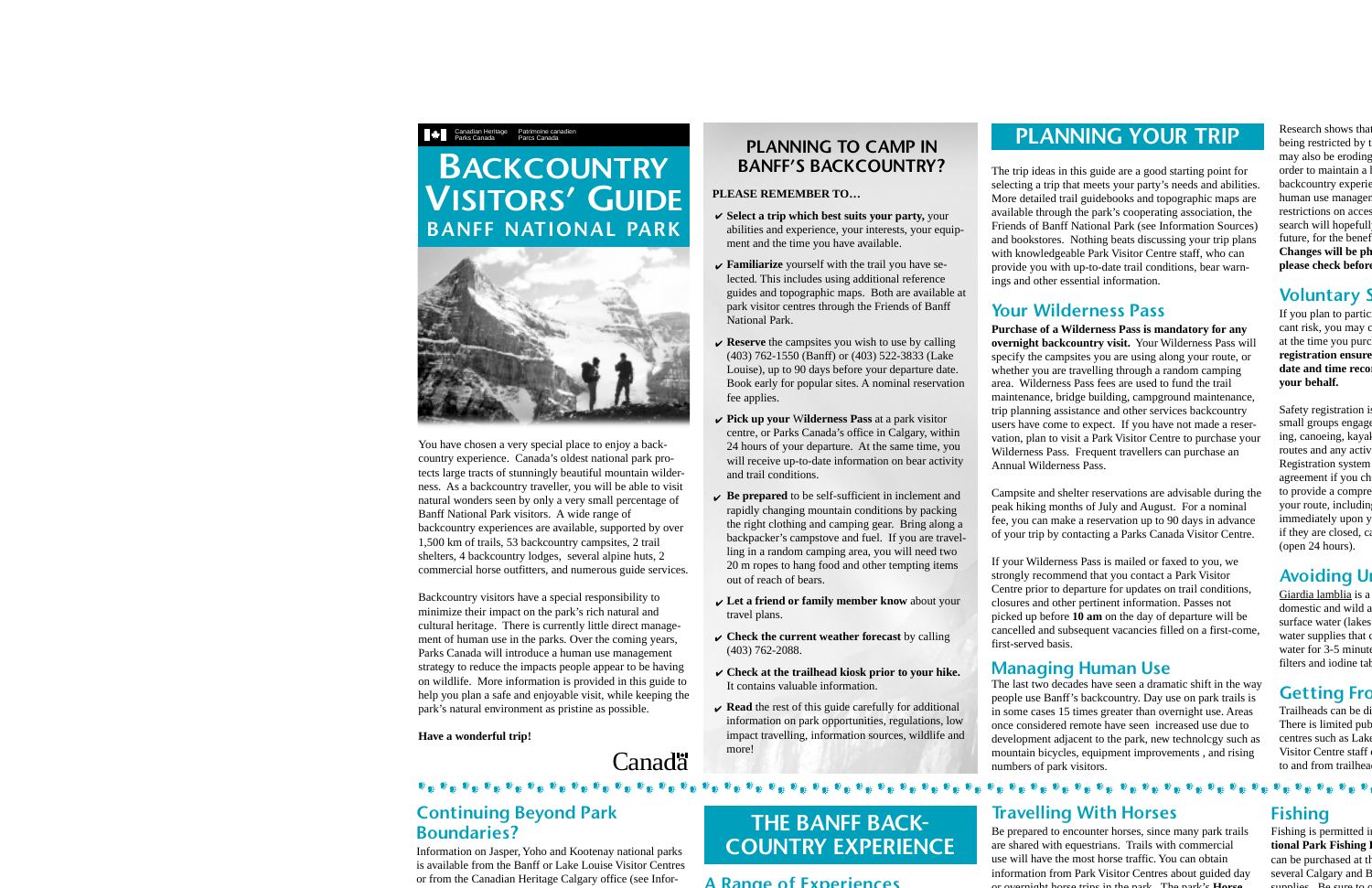Research shows that wildlife movement and habitat use isbeing restricted by the presence of people. Increased use may also be eroding visitors' wilderness experiences. In order to maintain a healthy ecosystem and quality backcountry experiences, Parks Canada is initiating a human use management strategy that may include new restrictions on access. Ongoing social and wildlife research will hopefully allow us to better manage in the future, for the benefit of the park's wildlife and visitors. **Changes will be phased in over the coming years, so please check before beginning your trip.**

## **Voluntary Safety Registrations**

If you plan to participate in an activity involving significant risk, you may choose to register your trip **in person** at the time you purchase your Wilderness Pass. **A safety registration ensures that, if you do not return by the date and time recorded, a search will be initiated on your behalf.**

Safety registration is recommended for individuals or small groups engaged in activities such as mountaineering, canoeing, kayaking, skiing outside regularly tracked routes and any activity on glaciers or icefields. The Safety Registration system is voluntary, but becomes a binding agreement if you choose to use it. It is your responsibility to provide a comprehensive and accurate description of your route, including any sidetrips. You must report back immediately upon your return to a park visitor centre, or, if they are closed, call the Park Warden Office at 762-1470 (open 24 hours).

#### **Avoiding Unwanted Pests**

Giardia lamblia is a parasite carried by humans and some domestic and wild animals. These parasites can be in any surface water (lakes, streams, rivers) and may contaminate water supplies that come from these sources. Boiling water for 3-5 minutes will destroy the organism. Special filters and iodine tablets can also be used to purify water.

## **Getting From Here To There**

Trailheads can be difficult to get to without a vehicle. There is limited public transportation beyond major centres such as Lake Louise and the Town of Banff. Visitor Centre staff can assist you with options for getting to and from trailheads.

#### **Wildlife is Wild!**

Never forget that park animals are wild and can be dangerous. Any animal can become aggressive if it feels threatened, so keep your distance. How close is too close? Thirty to fifty metres is close enough for most animals, and bears should be given even more room - at least 100 metres.

Please do not feed wildlife. Feeding, touching, or enticing wildlife in a national park is illegal. Even deer and mountain sheep can be dangerous. Feeding them is harmful to your safety and their health. Read the park brochure entitled **Keep the Wild in Wildlife!**, available at park campgrounds and Visitor Centres, for more information on keeping wildlife wild.

Bears (both black and grizzly) are of special concern to backcountry travellers. You can significantly reduce the risk of bear encounters by following the guidelines on food storage and garbage provided in the Please Leave No Trace section of this brochure, and by making frequent loud noises while travelling.

#### **Mountain Weather**

The most predictable thing about mountain weather is its unpredictability. It can rain or snow at any time of the year and freezing temperatures are possible even during the summer. Snowdrifts can remain in high mountain passes well into the summer months. The best way to deal with the weather is to prepare for any conditions. For a detailed weather forecast, call the Environment Canada Weather Office at (403) 762-2088.

#### **Planning a Winter Visit?**

Backcountry skiing opportunities abound in Banff National Park. There are, however, a number of winter hazards to be aware of. Winter weather in Banff can becold and windy, with frequent snowfalls. Skiers travelling above tree line should be prepared to find their way in whiteout conditions. Knowledge about travelling in avalanche terrain is essential. **Be sure to call 762-1460for current avalanche conditions**. Winter camping is permitted in most of the park and conditions for random camping (see below) apply. A Wilderness Pass is required and you may wish to fill out a voluntary safety registration.

# **Information Sources**

#### **By mail:**

The Superintendent, Banff National Park, Box 900, Banff, AB, T0L 0C0

#### **For information, trip planning assistance, use of maps and guidebooks, Wilderness Passes and current trail conditions:**

Banff Visitor Centre, 224 Banff Avenue, Town of BanffTel: (403) 762-1550 Fax: (403) 762-1551

Lake Louise Visitor Centre, Samson Mall, Hamlet of Lake LouiseTel: (403) 522-3833 Fax: (403) 522-1212

Canadian Heritage, (Parks Canada office) Room 520, 220-4<sup>th</sup> Avenue SE, PO Box 2989, Station M, Calgary, AB, T2G 4X3 Tel: (403) 292-4401 Fax: (403) 292-4242

#### **For sales of topo maps and guidebooks:**

Friends of Banff National ParkStores are located at the Banff and Lake Louise visitorcentres, or order a catalogue from: Box 1695, Banff, AB, T0L 0C0 Tel: (403) 762-8918 Fax: (403) 762-2933

#### **For mountaineering information and horse grazing permits only:**

Banff Warden Office, Industrial Compound, Town of Banff Tel: (403) 762-1470

Lake Louise Warden Office, Industrial Compound, Lake Louise (mountaineering information only) Tel: (403) 522-1220

Be sure to visit the Banff National Park website at http://www.worldweb.com/parkscanada-banff

In the Town of Banff area, tune in to 101.1 FM (English) or 103.3 (French) for the latest park information.

#### **For winter avalanche conditions, call 762-1460.**

**In case of emergency, call (403) 762-4506 (Banff Warden Office - 24 hour service)**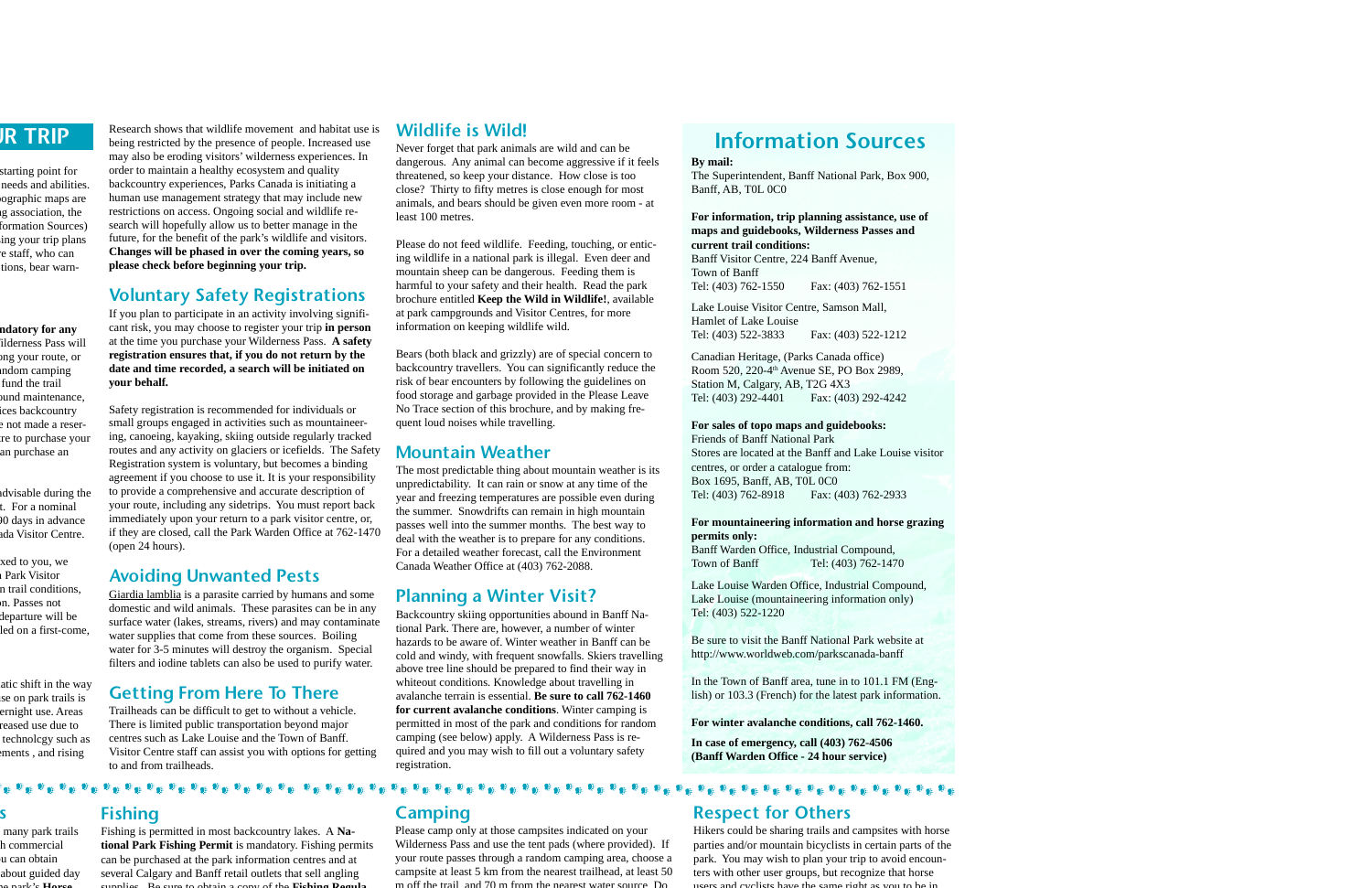#### **Continuing Beyond Park Boundaries?**

Information on Jasper, Yoho and Kootenay national parks is available from the Banff or Lake Louise Visitor Centresor from the Canadian Heritage Calgary office (see Information Sources).

Information on near-by Alberta parks, recreation areas and wilderness areas is available from:

Alberta Environmental Protection, South East Slopes Region 201 - 800 Railway Avenue, Canmore, AB T1W 1P1 Tel: (403) 678-5508 Website: http://www.gov.ab.ca/~env/nrs/kananaskis

Information on nearby British Columbia parks and wilderness areas is available from:

B.C. Parks, Kootenay District Office Box 118, Wasa, B.C. V0B 2K0 Tel: (250) 422-4200

# **Safety**

**Your safety is your personal responsibility.** All outdoor activities involve some degree of risk. Rapidly changing weather, steep, rugged or unfamiliar terrain, cold, swift-flowing streams, canyons, rapids and waterfalls, glacial crevasses, falling rocks and wild animals are all backcountry hazards visitors may encounter. In winter, freezing temperatures, limited daylight, avalanches and unsafe water crossings are additional hazards.

Caution and self-reliance are essential. You oryour trip leader should have a knowledge of natural hazards, experience in avoiding them and a plan to deal with them successfully when required.

# **THE BANFF BACK-COUNTRY EXPERIENCE**

#### **A Range of Experiences**

Banff National Park offers a range of backcountry experiences. In the more popular areas, you will find wellmaintained trails and designated campsites with amenities like outhouses, tent pads, food storage cables, rustic picnic tables and metal fire grates at sites where campfires are allowed. You are required to camp at the designated primitive campsites or stay at the trail shelters indicated on your Wilderness Pass. You are likely to meet others on the trail in these areas.

In more remote parts of the park, trails are not as well maintained and travellers must be prepared for random camping. You will have to ford rivers as there are few bridges. However, there is a good chance you will not encounter any other visitors.

#### **Backcountry Use Levels**

A dozen backcountry campgrounds are traditionally quite heavily used. These campsites are identified by the symbol "◊" on the list of campsites found on the reverse side of this guide. If your aim is to get away from other people, there are over 20 campsites that get very little use. These are identified by the "\*" symbol on the campsite list. Some are located not far from the park's most popular sites.

#### **Trail Shelters and Backcountry Lodges**

Rustic trail shelters are provided at Egypt Lake and Bryant Creek. They can be booked in the same way as campsites by paying a surcharge on your Wilderness Pass. Commercial backcountry lodges provide a higher level of service than the shelters. Lodge reservations can be made by calling:

Skoki Lodge: (403) 522-3555 Shadow Lake Lodge: (403) 762-0116 Sundance and Halfway Lodges: (403) 762-4551

### **Travelling With Horses**

Be prepared to encounter horses, since many park trails are shared with equestrians. Trails with commercial use will have the most horse traffic. You can obtaininformation from Park Visitor Centres about guided day or overnight horse trips in the park. The park's **Horse Users' Guide** provides detailed information to individuals or small groups planning a horseback trip on their own. Horse users must contact the Banff Warden Office to obtain the permits required for an overnight horse trip.

# **Trail Bicycling**

Cycling is only permitted on designated bicycle trails. All other park trails are closed to bicycles. Ask for the Banff and Lake Louise mountain biking brochures at a Visitor Centre.

## **Climbing, Mountaineering and Glacier Travel**

Highly specialized equipment and knowledge are necessary for safe mountain climbing and glacier travel. If you plan to take part in climbing or mountaineering activities you may wish to discuss your plans with a Park Warden in Banff or Lake Louise. Anumber of excellent guidebooks are available at information centres or bookstores. Since climbing and mountaineering activities involve some risk or hazard, a **voluntary safety registration** is also recommended.

Mountaineering parties can apply to bivouac in nonvegetated areas. Special restrictions may apply. The Alpine Club of Canada operates several mountaineering huts in Banff Park. To find out more about these huts, or to make a booking, contact the Alpine Club at:

Box 8040, Indian Flats Road, Canmore, AB, T1W 2T8 Tel: (403) 678-3200 Fax: (403) 678-3224. website: www.culturenet.ca/acc/Email: alpclub@telusplanet.net

A Wilderness Pass is required if you bivouac or use Alpine Club of Canada facilities.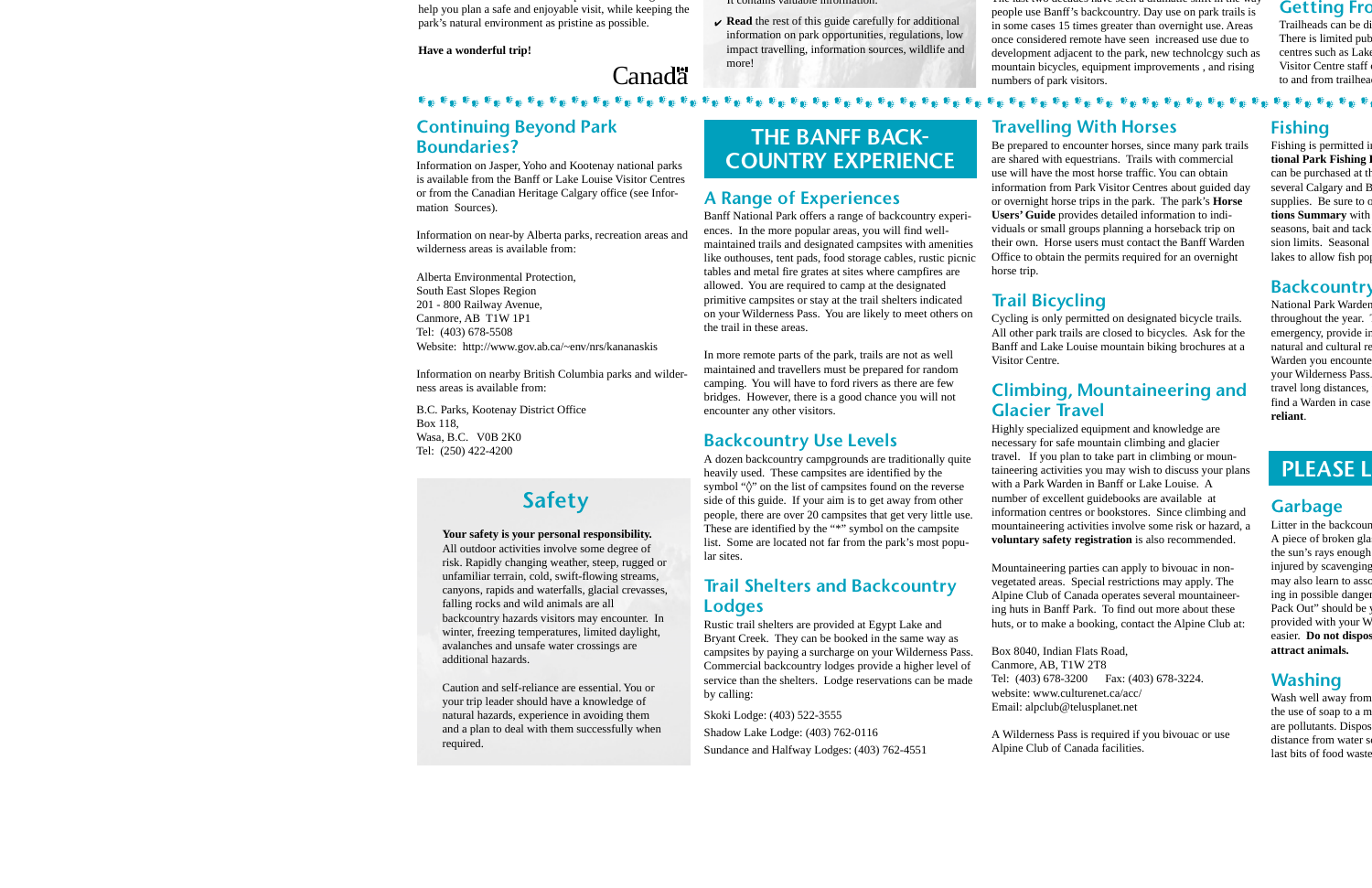## **Fishing**

Fishing is permitted in most backcountry lakes. A **National Park Fishing Permit** is mandatory. Fishing permits can be purchased at the park information centres and at several Calgary and Banff retail outlets that sell angling supplies. Be sure to obtain a copy of the **Fishing Regulations Summary** with your permit. It covers opening seasons, bait and tackle restrictions and catch and possession limits. Seasonal closures may be in effect on some lakes to allow fish populations to recover from over-fishing.

#### **Backcountry Wardens**

National Park Wardens conduct backcountry patrols throughout the year. They are there to assist you in case of emergency, provide information, and ensure that the park's natural and cultural resources are protected. Any Park Warden you encounter in the backcountry will ask to see your Wilderness Pass. Since their duties require them to travel long distances, you should not count on being able to find a Warden in case of emergency. **Prepare to be selfreliant**.

# **PLEASE LEAVE NO TRACE!**

#### **Garbage**

Litter in the backcountry is both unsightly and hazardous. A piece of broken glass or shiny bit of foil could magnify the sun's rays enough to start a forest fire. Animals may be injured by scavenging in garbage left lying around. They may also learn to associate edible trash with people, resulting in possible danger to travellers who follow. "Pack In - Pack Out" should be your rule of thumb. Litter bags are provided with your Wilderness Pass to make packing out easier. **Do not dispose of garbage in pit privies - it may attract animals.**

## **Washing**

Wash well away from any lakes, streams or rivers and keep the use of soap to a minimum. Even biodegradable soaps are pollutants. Dispose of grey water on land, a good distance from water sources and campsites. Strain out those last bits of food waste and pack them out.

### **Camping**

Please camp only at those campsites indicated on your Wilderness Pass and use the tent pads (where provided). If your route passes through a random camping area, choose a campsite at least 5 km from the nearest trailhead, at least 50 m off the trail, and 70 m from the nearest water source. Do not stay at one site longer than 3 days. Sleep well away from food storage areas.

#### **Campfires**

Campfires are a luxury in the mountains and are not permitted at all campsites (see map on reverse). If you choose to have a fire, use the metal fireboxes provided, keep your fire small and use **only** deadfall. Tend your fire at all times and smother it completely before you move on. In random camping areas, remove all traces of your fire, including fire rings, before moving on. Gas stoves are cleaner and more efficient for cooking. We recommend you use one.

## **Food Storage**

To reduce your campsite's attractiveness to bears, **all food, garbage, toiletries and cooking equipment** must be suspended from the food storage cables provided at designated campsites. In random camping areas, find two stout trees and hang your food at least four metres above the ground and two metres from each tree trunk (bring two 20 m lengths of rope along with you). Please remember that food left in vehicles may encourage damage by bears. Avoid leaving excess food in your vehicle.



#### **Pets**

Pets may provoke confrontations with wildlife and affect your safety. Dogs must be restrained on a leash at all times while in a national park, and they may be happier if left at home.

#### **Respect for Others**

Hikers could be sharing trails and campsites with horse parties and/or mountain bicyclists in certain parts of the park. You may wish to plan your trip to avoid encounters with other user groups, but recognize that horse users and cyclists have the same right as you to be in designated areas. Respect for others can go a long way toward reducing conflicts. If possible, move off the trail to allow horse parties to pass, and avoid sudden movements. Cyclists should dismount and walk their bicycles when they encounter hikers.

在 第五 第五 第五 第五 第五 第五 第五

## **Human Waste**

Use the pit privies provided if at all possible. If there are no facilities nearby, select a spot away from trails, campsites and at least 50 m from water sources. Dig a hole 12 to 16 cm with a stick, the heel of your boot or a small trowel. You want to reach the dark-coloured, biologically active soil layer. Fill the hole with soil afterward; do not pack it down. Use as little toilet paper as possible. Pack used toilet paper out or burn it if the fire hazard is not extreme.

#### **Collecting Natural or Cultural Objects**

Rocks, fossils, horns, antlers, wildflowers, nests and all other natural or historical objects in a national park are protected by law. Leave them as you found them for others to enjoy. You may be prosecuted for violating this regulation.

# **Shortcutting Trails**

Please take the extra steps and stay on the trail. Shortcutting between trail switchbacks damages both the soil and plant life. This not only ruins the look of an area, but makes it susceptible to further damage by erosion.

For more information on low impact travel in the backcountry contact:

**Leave No Trace**, P.O. Box 997, Boulder, CO, U.S.A. 80305 Tel: (303) 442-8222 http://www.Int.org